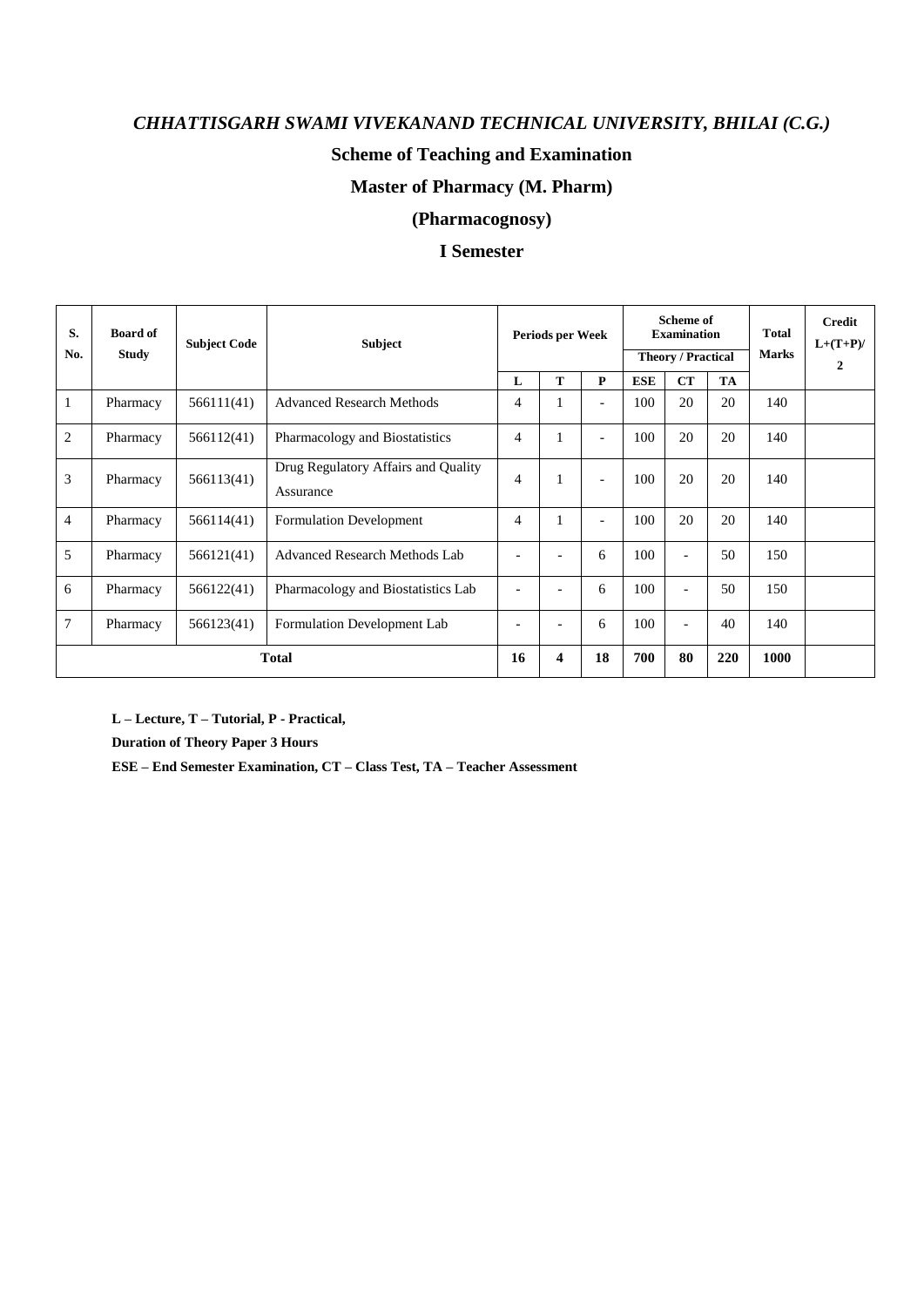### **Scheme of Teaching and Examination**

### **Master of Pharmacy (M. Pharm)**

### **(Pharmacognosy)**

### **Semester-II**

| S.<br>No.      | Board of<br><b>Study</b> | <b>Subject Code</b> | Subject                  |                          | Periods per Week |                          |            | Scheme of<br>Examination<br><b>Theory / Practical</b> |           |      | Credit<br>$L+(T+P)/$<br>$\mathbf{2}$ |
|----------------|--------------------------|---------------------|--------------------------|--------------------------|------------------|--------------------------|------------|-------------------------------------------------------|-----------|------|--------------------------------------|
|                |                          |                     |                          | L                        | T                | $\overline{\mathbf{P}}$  | <b>ESE</b> | CT                                                    | <b>TA</b> |      |                                      |
| 1              | Pharmacy                 | 566211(41)          | Pharmacognosy $-I$       | $\overline{4}$           | $\mathbf{1}$     | ÷                        | 100        | 20                                                    | 20        | 140  |                                      |
| $\overline{2}$ | Pharmacy                 | 566212(41)          | Pharmacognosy $-$ II     | $\overline{4}$           | $\mathbf{1}$     | ÷.                       | 100        | 20                                                    | 20        | 140  |                                      |
| $\overline{3}$ | Pharmacy                 | 566213(41)          | Pharmacognosy - III      | $\overline{4}$           | $\mathbf{1}$     | $\overline{\phantom{a}}$ | 100        | 20                                                    | 20        | 140  |                                      |
| $\overline{4}$ | Pharmacy                 | 566214(41)          | Pharmacognosy $-$ IV     | $\overline{4}$           | $\mathbf{1}$     | $\overline{\phantom{a}}$ | 100        | 20                                                    | 20        | 140  |                                      |
| 5              | Pharmacy                 | 566221(41)          | Pharmacognosy $- I$ Lab  | ÷,                       | ٠                | 6                        | 100        | L.                                                    | 50        | 150  |                                      |
| 6              | Pharmacy                 | 566222(41)          | Pharmacognosy $-$ II Lab | $\overline{\phantom{a}}$ | ٠                | 6                        | 100        | L.                                                    | 50        | 150  |                                      |
| $\tau$         | Pharmacy                 | 566223(41)          | Pharmacognosy - III Lab  |                          | ٠                | 6                        | 100        | L.                                                    | 40        | 140  |                                      |
|                | <b>Total</b>             |                     |                          |                          | 4                | 18                       | 700        | 80                                                    | 220       | 1000 |                                      |

**L – Lecture, T – Tutorial, P - Practical,**

**Duration of Theory Paper 3 Hours**

**ESE – End Semester Examination, CT – Class Test, TA – Teacher Assessment**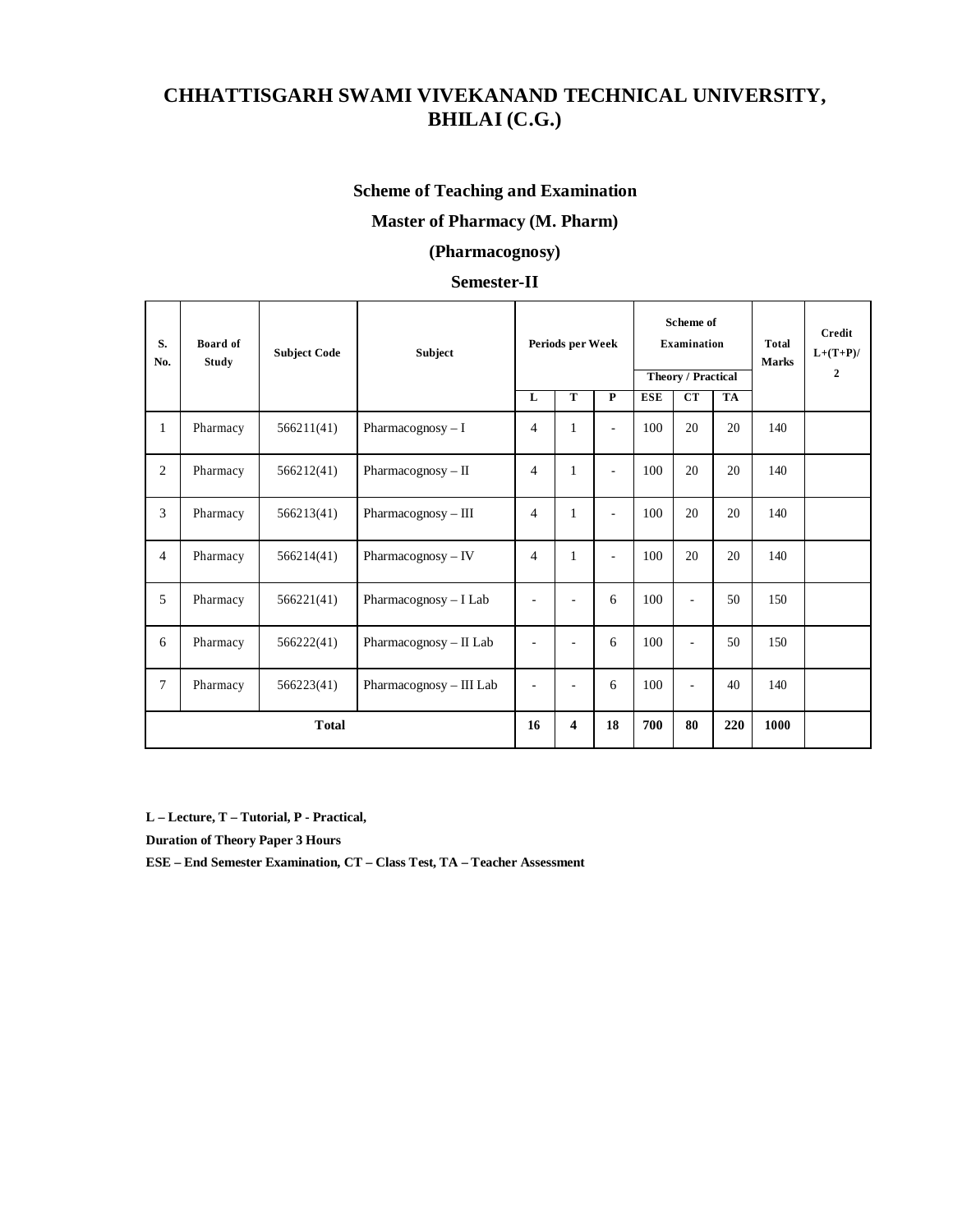# **Scheme of Teaching and Examination**

# **Master of Pharmacy (M. Pharm)**

# **(Pharmacognosy)**

### **III Semester**

| S.<br>No.    | <b>Board of</b><br><b>Study</b> | <b>Subject Code</b> | <b>Subject</b>                                             |                          | Periods per Week |    | Scheme of<br><b>Examination</b><br><b>Theory / Practical</b> |                          |     | <b>Total</b><br><b>Mark</b> | <b>Credit</b><br>$L+(T+P)/2$ |
|--------------|---------------------------------|---------------------|------------------------------------------------------------|--------------------------|------------------|----|--------------------------------------------------------------|--------------------------|-----|-----------------------------|------------------------------|
|              |                                 |                     |                                                            | L                        | т                | P  | <b>ESE</b>                                                   | CT                       | TA  | s                           |                              |
|              | Pharmacy                        | 566321(41)          | Minor Dissertation (synopsis<br>submission) Seminar & Viva | $\overline{\phantom{0}}$ | 3                | 36 | 300                                                          | $\overline{\phantom{0}}$ | 100 | 400                         |                              |
| <b>Total</b> |                                 |                     |                                                            | ۰                        | 3                | 36 | 300                                                          | ٠                        | 100 | 400                         |                              |

**L – Lecture, T – Tutorial, P - Practical,** 

**ESE – End Semester Examination,** 

**CT – Class Test, TA – Teacher Assessment**